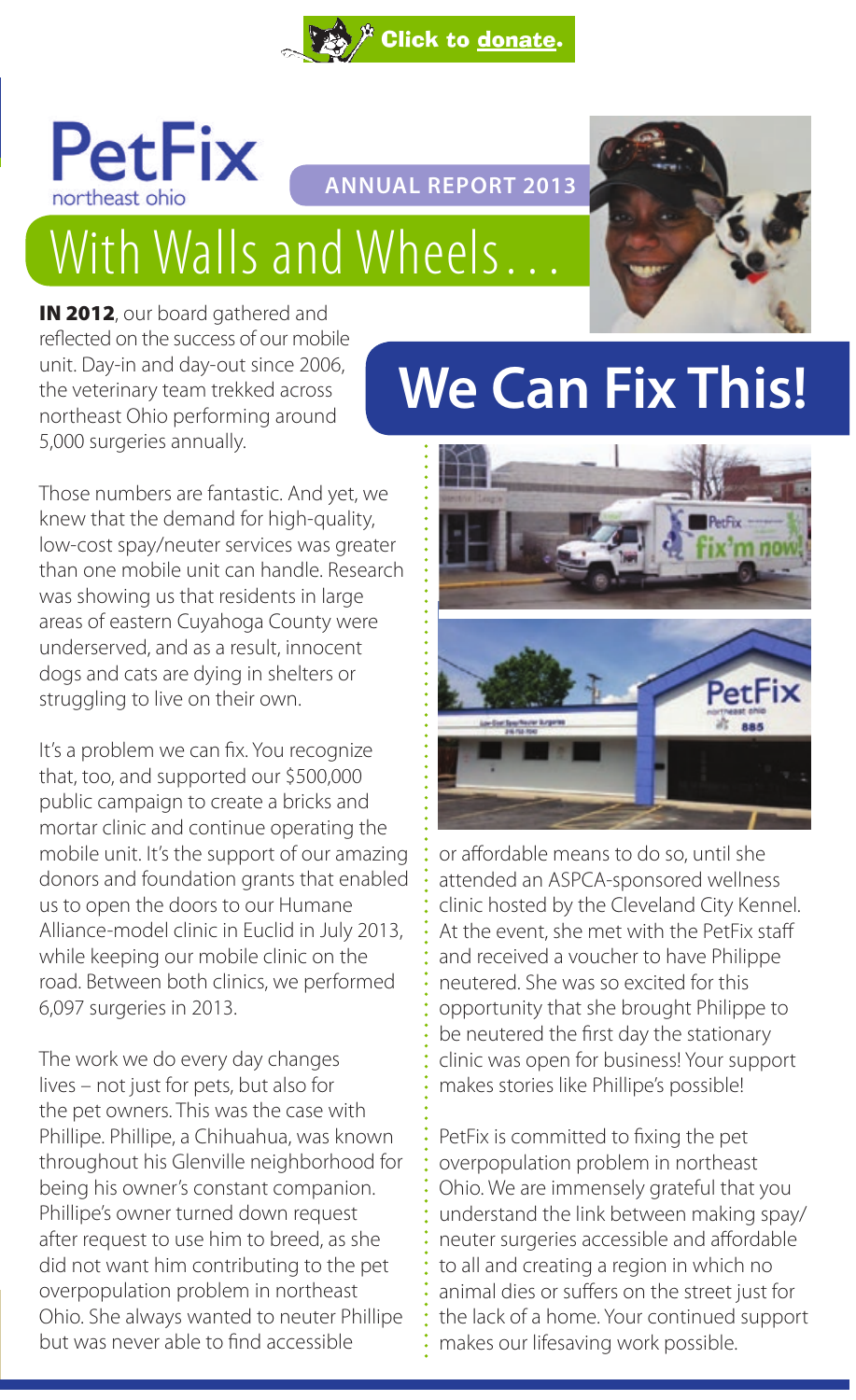## The Year of Thinking Big:  **Mobile and Stationary Clinic Highlights**

[Click to donate.](https://donatenow.networkforgood.org/petfixneo)



## **Commemorative Bricks**

In 2013, PetFix established a wall at the stationary clinic to honor or memorialize cherished loved ones – both people and pets! Bricks are available can be purchased for \$100 for the  $4'' \times 8''$  size and \$250 for the 8" x 8" size. For more information – or to purchase a brick – contact Executive Director Meredith Barthelemy at 216.732.7040.

## **PetSmart Charities Blitz Campaigns:**

We spayed and neutered 437 dogs and cats throughout 2013 thanks to three PetSmart Charities blitz campaigns that reduced the cost of surgeries to \$20 for owners. In February, the mobile clinic took part in the **Beat the Heat** campaign and spayed 158 cats. In June, the mobile clinic followed up with the **Did You Know** campaign and spayed/neutered 54 puppies and kittens under 6 months of age. In August and September, the mobile and stationary clinics combined to spay/neuter 225 pitbull and pitbull mixes throughout Northeast Ohio with the **Primp Your Pit** campaign!

**ASPCA-Funded Canine Wellness Days:**  With a generous grant from **The Kelvin & Eleanor Smith Foundation**, PetFix was able to spay/neuter 85 dogs living in the Glenville neighborhood for free, and will be doing the same for Slavic Village Canine Wellness Day attendees in 2014.

**Collinwood Cat Project:** The Euclid Beach Feral Cat Project was able to sponsor 65 domestic and free-roaming cats to be spayed/neutered and vaccinated at no cost to their owners and caregivers at the stationary clinic from July-December. The overwhelming success of this project helped to inspire **Friends of Animals** to

donate an additional \$3,000 to the project for 2014.

## **Mark your** calendars!



**Sips for Snips:** Bring your dogs and join us for a wine and beer tasting event with live music on Sunday, June 22 from 2-5 pm at the Sun Valley Banquet & Party Center in Chagrin Falls. Complimentary canine massages, try out an agility course or teach your dog a new trick!

**No Balls Halloween Ball:** Our annual Halloween bash is back! Join us Saturday evening, October 11 at the Manor Centre in Euclid.

Join us as we raise essential funds to create a region in which pet overpopulation is a problem of the past and all cats and dogs are born wanted and loved.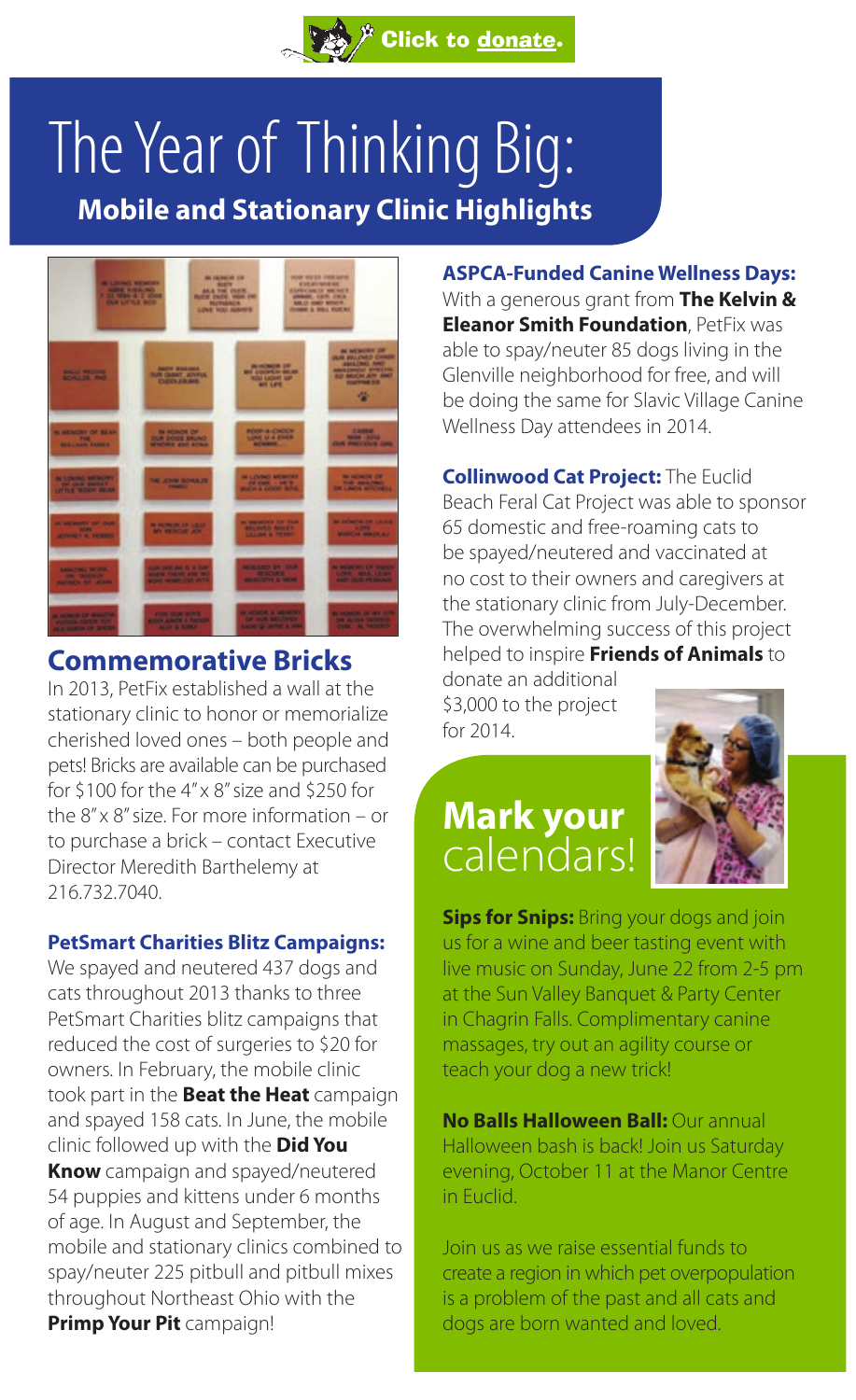## 2013 PetFix PARTNERS

PetFix Partners are humane societies, rescues, and dog wardens who bring our mobile clinic into their service areas to help them reduce the number of cats and dogs needing their care. Partners schedule clinic days, register clients, collect fees and provide staff or volunteer support during intake and discharge. By collaborating with our Partners, we are able to do what we do best – provide top-notch surgeries at rockbottom fees. And by reducing the number of animals needing shelter just because they don't have homes, we make it possible for the Partners to do what they do best – provide lifesaving rehabilitation, foster and adoption programs for sick, injured, and abused cats and dogs in need of second chances. We are honored to join with these fine organizations to provide a better life for companion animals in our region.

## **Ashtabula County**

Ashtabula County Animal Protective League Ashtabula Humane Society Kitten Care & Rescue

## **Cuyahoga County**

Cleveland Animal Protective League Cleveland Animal Protection League's Project CARE Cuyahoga County Animal Shelte

## **Geauga County**

Geauga County Dog Shelter and Warden's Office Geauga Humane Society's Rescue Village

**Lake County** Holy Cat Whiskers Lake Humane Society

**Lorain County** Friendship Animal Protective League

**Portage County** Portage County Animal Protective League Portage County Dog Warden

## **Trumbull County** Weiner Brigade

2013 PetFix PROVIDERS

Because the PetFix mobile clinic moves from place to place, we rely on the PetFix stationary clinic in Euclid and the following private clinics to see our patients in the unlikely event of post-operative complications.

## **Ashtabula County**

Animal Emergency Clinic [Girard] Edgewood Veterinary Hospital [Ashtabula]

## **Cuyahoga County**

Gateway Animal Clinic [Cleveland] Great Lakes Veterinary Specialists [Warrensville Heights] Lyndhurst Animal Clinic [Lyndhurst] Rainbow Veterinary Clinic [Cleveland Heights]

## **Geauga County**

Animal Clinic of Chardon [Chardon] Middlefield Veterinary Clinic [Middlefield] Silvercreek Veterinary Clinic [Novelty]

### **Lake County**

Animal Emergency Clinic [Mentor] Animal Hospital, Inc. [Willoughby Hills]

### **Portage/Summit County**

Akron Veterinary Referral and Emergency Center [Akron] Memorial Animal Hospital [Kent]

## **Trumbull County**

Animal Emergency Clinic [Girard] Grand Valley Veterinary Hospital [Orwell]

> Jennifer Roach, Esq. | PRESIDENT Jill Dugovics, Esq. | VICE PRESIDENT Denise Reynolds | SECRETARY Laura Hay | TREASURER

Jim Lasher, Christie Lucco Linda Mitchell, DVM, Valerie Stefancin Alisa Taddeo, DVM

Meredith Barthelemy EXECUTIVE DIRECTOR

### **Retired from board service in 2013:**

David Reddrop and Timy Sullivan. Timy founded PetFix and served as Board President for many years, and her hard work and vision, along with David's service as PetFix's Treasurer, have PetFix poised to strategically reduce the number of dogs and cats born to a level at which we as a community in Northeast Ohio can responsibly care for them.

## 2013 BOARD OF TRUSTEES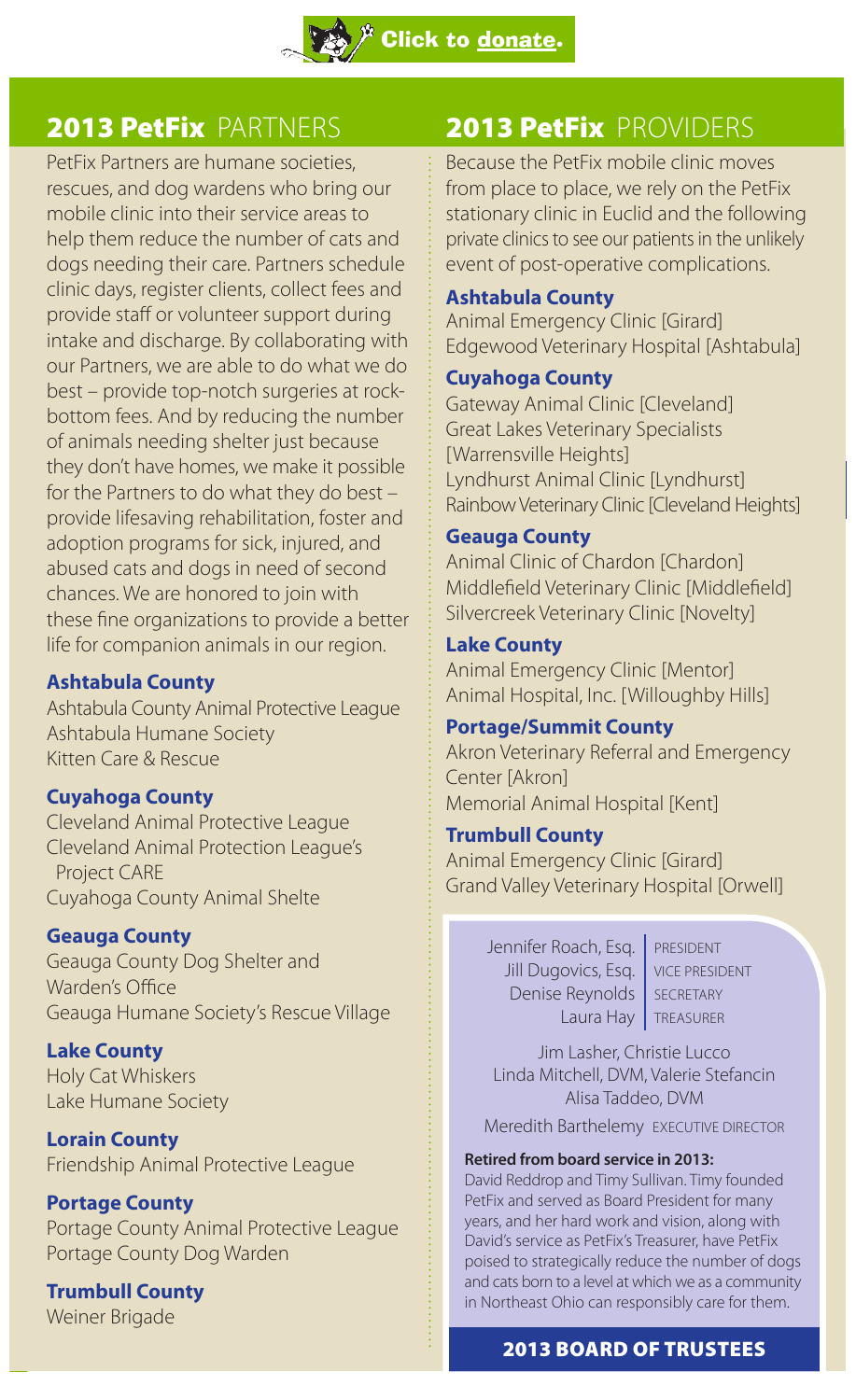## 2013 PetFix STAFF

All PetFix surgeries are performed by registered veterinarians assisted by licensed veterinary technicians and experienced veterinary assistants, and they are supported by our mobile unit drivers and clinic manager. All are paid (part-time or full-time). Our team members are known for their dedication to the mission and for going the extra mile – treating each animal as if it were their own.

Jo Byron, DVM Heather Camburn, *Stationary Clinic Manager*  Ron Carlton, *Mobile Coordinator/Driver* Tiffany Crosby, RVT Meg Geldhof, DVM/*Medical Director* Kayla Hamey, RVT Heidi Knoblich, DVM

Jawanna Laughlin, *Kennel and Veterinary Assistant* Susan Mickovic, *Veterinary Assistant/Mobile Driver* Lorraine Podojil, *Veterinary Assistant/Mobile Driver* Kevin Roxbury, RVT Chris Schnitzer, RVT Alisa Taddeo, DVM Kathy Topham, DVM

## PetFix Northeast Ohio 2013 Financial Report



## **Revenue**

In 2013, surgery fees covered only 60% of the costs of keeping the PetFix mobile clinic on the road and the PetFix stationary clinic doors open. We raised the rest through donations and foundation grants. Without your support, we could not do this important work.



## **Expenses**

When you make a gift to PetFix, you can be confident that your money is going straight to providing the low-cost spay/neuter surgeries where they will do the most good. In 2013, 91 cents of every dollar spent went to program services.

## **Revenue**

| <b>Total Revenue</b>                  | \$653,211.10 |
|---------------------------------------|--------------|
| Investment Income                     | \$1,258.14   |
| Individual Gifts                      | \$111,327.46 |
| Grants                                | \$228,625.00 |
| <b>Stationary Clinic Surgery Fees</b> | \$79.387.80* |
| Mobile Clinic Surgery Fees            | \$232.612.70 |
|                                       |              |

\*Reflects the stationary clinic opening on July 17, 2013

## **Expenses**

| $W = 1$ $W = 1$       |                |
|-----------------------|----------------|
| <b>Total Expenses</b> | \$512,923.71** |
| Fundraising           | \$23,270.27    |
| Management            | \$20,403.35    |
| Program Services      | \$469,250.08   |

\*\*Excludes depreciation expense of \$24,539.92

### 2013  **2006 - 2013** <sup>4.5%</sup> **Clinic Report** Total **2013** Mobile Clinic Surgery Days 205 1483 Stationary Clinic Surgery Days\* 77 77 77 Mobile Clinic Surgeries **4475** 31181 Stationary Clinic Surgeries 1621 1621 Cat Neuters 1568 9097 Cat Spays 2029 11934 Dog Neuters 1316 6017 Dog Spays 1350 5921 Rabies Vaccinations 4854 26773 \*Stationary clinic opened July 17, 2013.

Capital Expenditures during 2013: \$183,500.01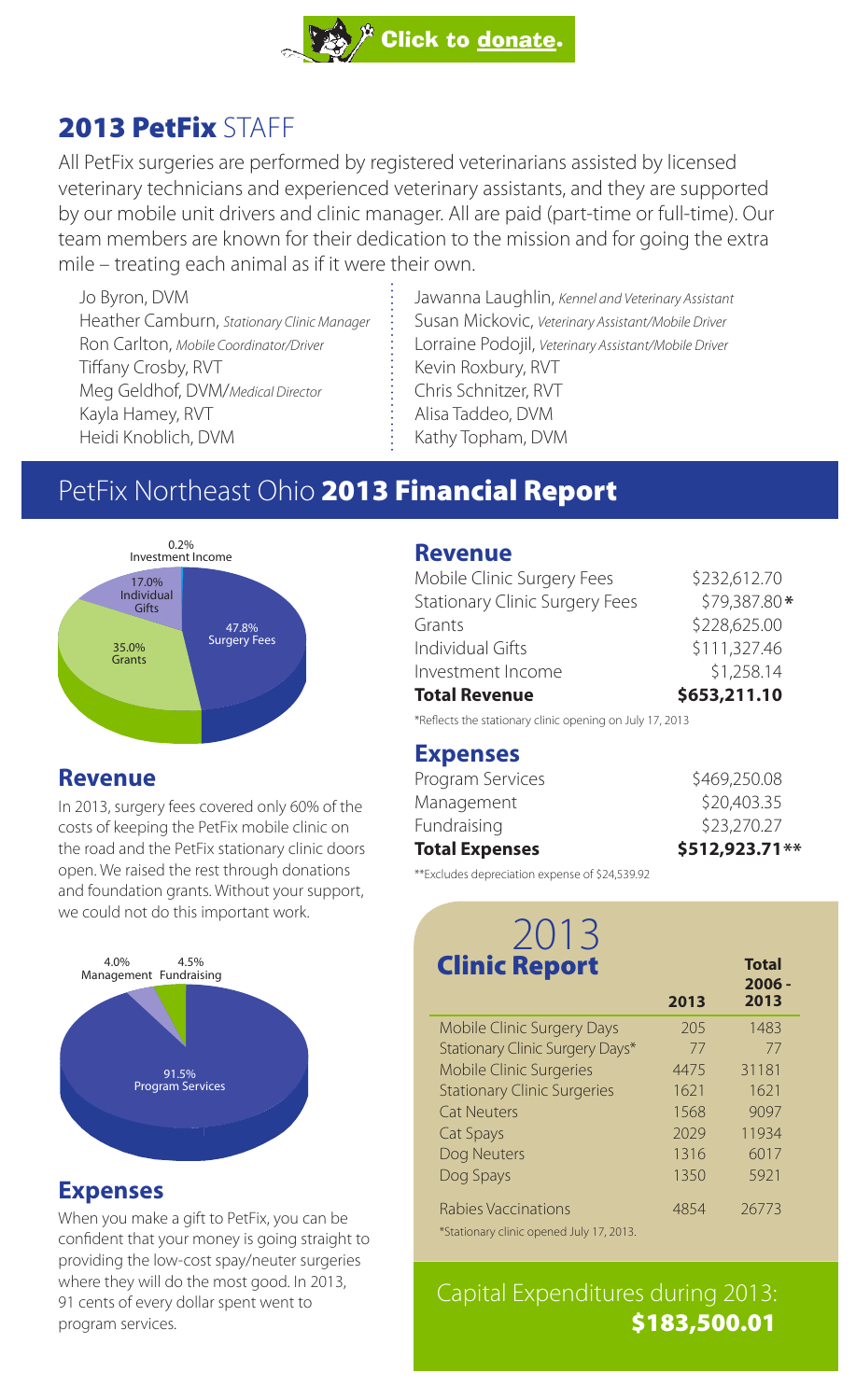

Bringing her experience as a program director of Pet Overpopulation Patrol in Raleigh, NC, Meredith Barthelemy joined PetFix in April, 2013, as its Executive Director. She hit the ground running and in her first year, she has been a part of significant milestones in PetFix's history:

- **•**  30,000 spay/neuter surgeries performed
- **•** Stationary clinic opens serving residents of the eastern areas of Cuyahoga County
- **•** Major fundraising events, including the "No Balls Halloween Ball" held on October 19
- Hiring of veterinary staff for the stationary clinic
- Achievement of reaching the "We Can Fix This" campaign goal of \$500,000
- Awarding of significant grant monies to develop the stationary clinic to provide special clinic days with subsidized spay/neuter surgeries (mobile and stationary), and implement community-wide free vaccine and subsidized spay neuter events serving over 1,200 attendees
- **•** Getting our ASPCA-funded transport vehicle on the road to transport animals to and from the stationary clinic





# Spotlight on...

## **Mobile Clinic**

- **•**  Performed 4,553 surgeries in 2013
- Reached 30,000 surgery milestone after six years on the road
- **•**  Covered 20,000 miles in 208 surgery days during the year
- **•** Dr. Jo Byron, DVM performs 10,000th surgery
- **•** Maintenance of the 7-year-old van included a new generator, ignition module, brake lines, and fuel tank.
- **•**  Kevin Roxbury, RVT, participated in his 10,000th surgery
- **•**  Chris Schnitzer, RVT, assisted in more than 12,500 surgeries
- **•** Susan Mickovic, veterinary assistant/driver, assisted in more than 20,000 surgeries

## **Stationary Clinic**

- **•** Opened its doors at 885 E. 222nd Street, Euclid on July 17
- **•** Open house held August 18
- Transport van equipped and ready to roll makes first run on September 9
- Staff completes Humane Alliance training in Asheville, NC
- 1,000th surgery performed after less than three months in operation
- **•** Primp Your Pit event sponsored by PetSmart Charities results in 112 surgeries of pit bulls and pit bull mixes